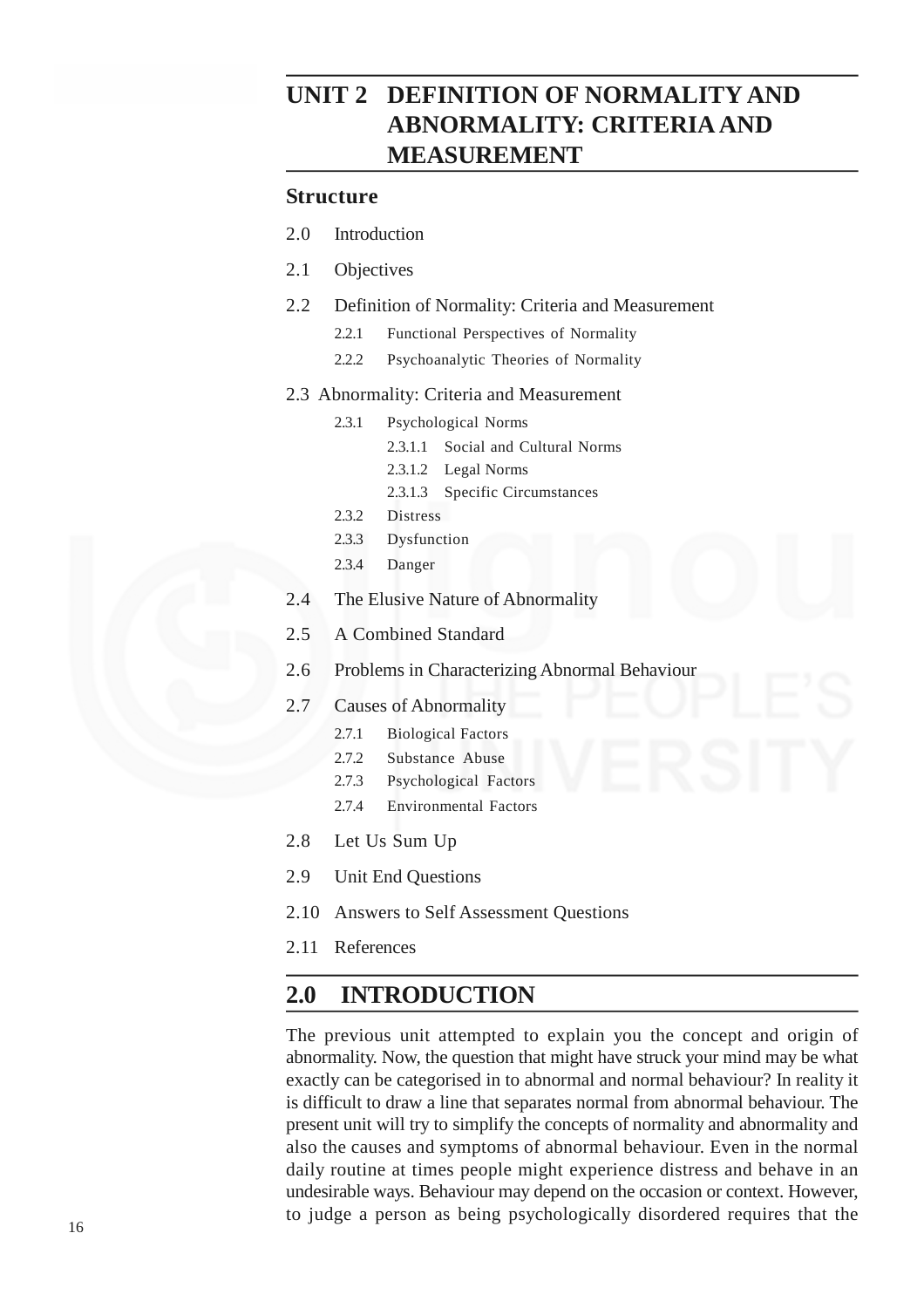behaviour has to be extremely deviant, maladaptive or distressing and problematic for others as well.

Normality has been defined as patterns of behaviour or personality traits that are typical or conform to some standard of proper and acceptable ways of behaving and being. There have been several attempts taken to define abnormality based on which some criteria can be drawn as to from which point can the phenomena of psychological abnormality be explored. Most of the definitions have certain features in common, called "the four D's": deviance, distress, dysfunction, and danger. That is, patterns of psychological abnormality are typically *deviant* (different, extreme, unusual, perhaps even bizarre); *distressing* (unpleasant and upsetting to the person); *dysfunctional* (interfering with the person's ability to conduct daily activities in a constructive way); and possibly *dangerous*.

# **2.1 OBJECTIVES**

With the help of the present unit, you will be able to:

- understand the concept of normality:
- understand the definition and concept of abnormality;
- understand the difficulties in diagnosing abnormal behaviour; and
- understand the reason or causal factors leading to abnormal behaviour.

# **2.2 DEFINITION OF NORMALITY: CRITERIA AND MEASUREMENT**

It is really difficult and challenging to define the concept of *normality* in comparison to *abnormality*, but there are certain characteristics which when possessed by a normal individual, reflects emotional well being. The following are the traits that a normal person possesses to a greater degree than an individual who is diagnosed as abnormal.

- Appropriate perception of reality
- Ability to exercise voluntary control over behaviour
- Self-esteem and acceptance
- Ability to form affectionate relationships
- Productivity

The WHO considers normality to be a state of complete physical, mental and social well-being.

### **2.2.1 Functional Perspectives of Normality**

Daniel Offer and Melvin Sabshin described four basic perspectives of normality:

 *Normality as health* – This is basically the traditional medical psychiatric approach to health and illness. Physicians tend to see health as normality. Therefore, normal behaviour (no psychopathology is apparent) is assumed to reflect mental health. So, normal behaviour is considered to be what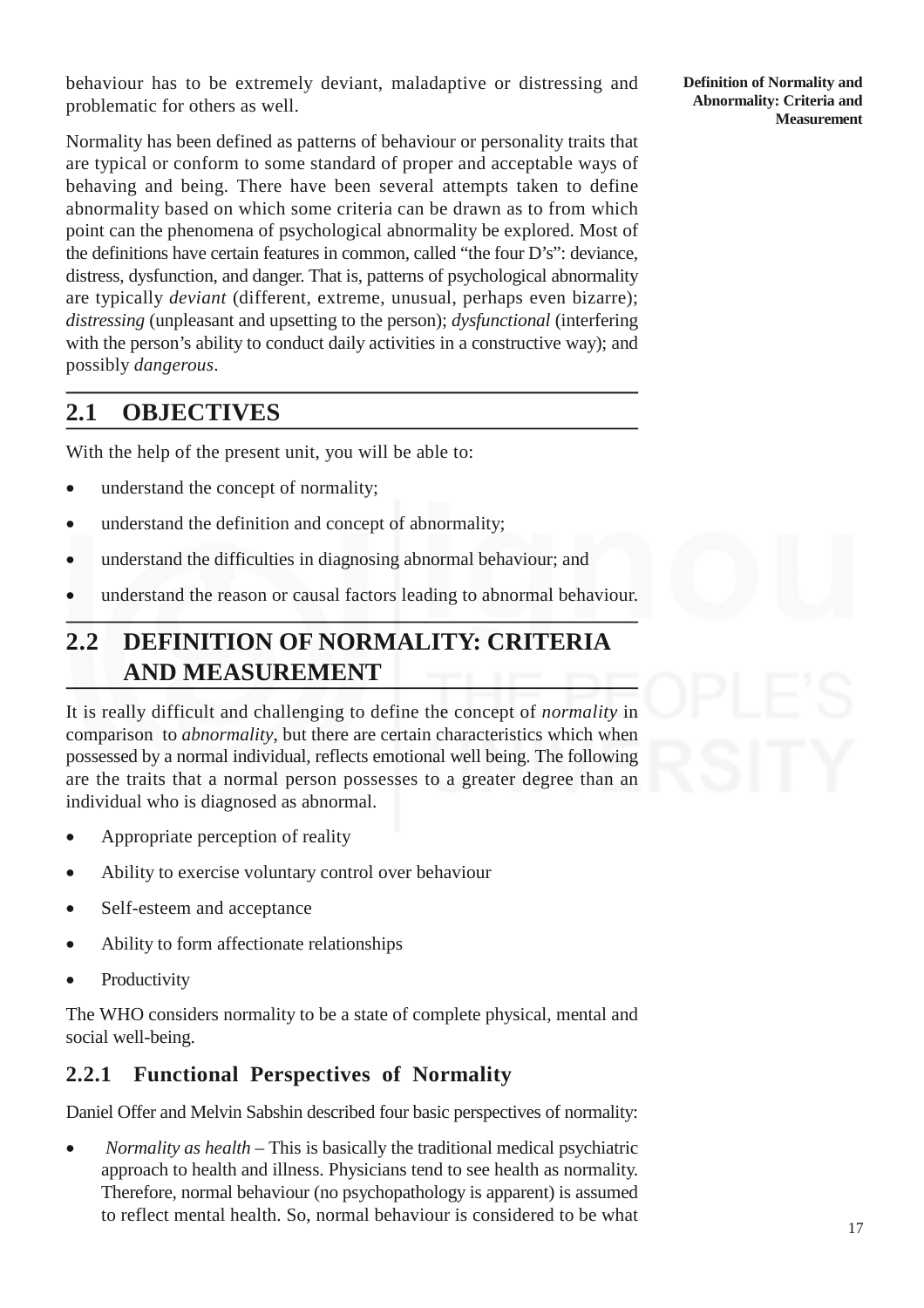#### **Normality andAbnormality**

is typical and acceptable. A behaviour can be described as typical and acceptable if the person has sound judgment based on cultural and societal values (which therefore can differ and from time to time). For example, the view of psychiatry on homosexuality has changed from earlier views. The views have changed because of cultural norms, societal expectations and values, professional biases, individual differences and political climate.

- *Normality as utopia* As an alternative to defining normality in statistical terms as what is average or typical, normality defined as an ideal refers to a state of perfection that people desire to reach, but seldom attain. Calling attention to the potential for people to become more than what they are, the ideal perspective on normality encourages striving toward self-improvement and the active pursuit of greater happiness and success. However, this concept provides little help in separating normal from abnormal groups of people for clinical or research purposes, as their no one can not say who would need professional mental health assistance.
- *Normality as average* As explained, the third perspective, which is very frequently used in normative studies of behaviour, is based on a mathematical principle of bell shaped curve. According to this approach, people who fall in the middle range are considered as normal and those who fall on both the extremes are deviant. This approach is based on a statistical principle which evaluates individual in terms of general assessment and total score. According to the principle, an individual will be considered to be normal if he/ she resembles the typical or most common behaviours as being normal for the group to which he/ she belongs and will come under normality.
- *Normality as process –* This perspective stresses that normal behaviour is the end- result of interacting systems. In other words, the normalityas-process perspective stresses changes or processes rather than a crosssectional definition of normality. Erick Erickson's personality development theory is an example of this concept (Sadock & Sadock, 2007).

### **2.2.2 Psychoanalytic Theories of Normality**

Freud believed that "normality is an idealized fiction." By this he meant that absolute normality cannot be obtained because a normal person must be totally aware of his or her thoughts and feelings. Melanie Klein's view of normality was that it was characterized by strength of character, the capacity to deal with conflicting emotions, the ability to experience pleasure without conflict, and the ability to love.

Erik Erikson believed that normality is the ability to master the periods/stages of life: trust vs. mistrust; autonomy vs. shame and doubt; initiative vs. guilt; industry vs. inferiority; identity vs. role confusion; intimacy vs. isolation; generativity vs. stagnation; and ego integrity vs. despair.

According to Adler the person's capacity to develop social feeling and to be productive is related to mental health and the ability to work heightens selfesteem and makes one capable of adaptation.

The psychoanalyst Heinz Hartmann conceptualized normality by describing the autonomous functions of the ego. These are psychological capacities present at birth that are conflict free, that is, uninfluenced by the internal psychic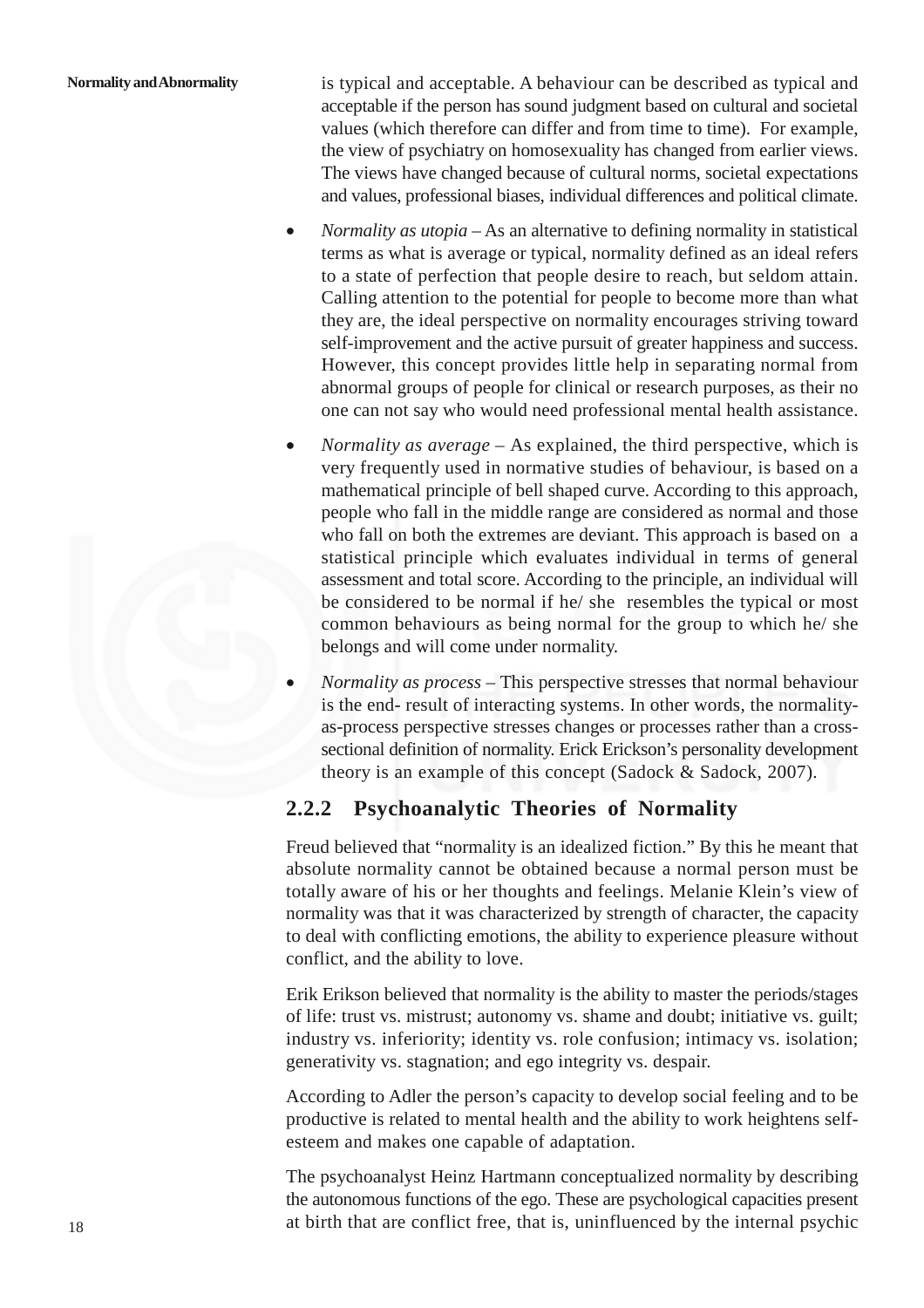world. They include perception, intuition, comprehension, thinking, language, and certain aspects of motor development, learning, and intelligence. In other words some people would be able to lead normal life as they have the special ability to be not vulnerable or overcome stresses and strains of life without the internal psyche being affected.

Karl Jaspers (1883-1969), the German psychiatrist and philosopher, described a personal world-the way a person thinks or feels that could be either normal or abnormal. According to Jaspers, the personal world is abnormal when it (1) springs from a condition that is recognized universally as abnormal, such as schizophrenia; (2) separates the person from others emotionally; and (3) does not provide the person with a sense of spiritual and material security.

Thus, psychoanalyst believed that normality was more an exception than a rule.

#### **Self Assessment Questions 1**

State whether the following statements are 'True' or 'False':

- 1) Erik Erikson believed that abnormality is the ability to master the periods/stages of life .......................... .
- 2) According to principle of bell shaped curve, people who fall in the middle range are considered as normal and those who fall on both the extremes are deviant .......................... .
- 3) Normality has been defined as patterns of behaviour or personality traits that are typical or conform to some standard of proper and acceptable ways of behaving and being ..................................... .
- 4) Freud believed that absolute normality can be obtained because a normal person might not be totally aware of his or her thoughts and feelings.

# **2.3 ABNORMALITY: CRITERIA AND MEASUREMENT**

### **2.3.1 Psychological Norms**

Abnormal psychological functioning is deviant when behaviours, thoughts, and emotions are different from those that are considered normal in a particular place and time. For example, people are not expected to cry themselves to sleep every night, wish themselves dead, or obey voices that no one else hears. In short, behaviour, thoughts, and emotions are deemed abnormal when they violate a society's ideas about proper functioning.

The term abnormal exactly means "away from normal". Thus, abnormal behaviour is statistically deviant or infrequent. From the statistical point of view, abnormality is any substantial deviation from statistically calculated average. This makes the task simple as it simply measures a person's performance based on the average performance of the group. Those that fall out of the average range are considered abnormal. Diagnosing a person as mentally retarded is based on this categorization. This involves no values or what is desirable or undesirable but just facts. This could cause some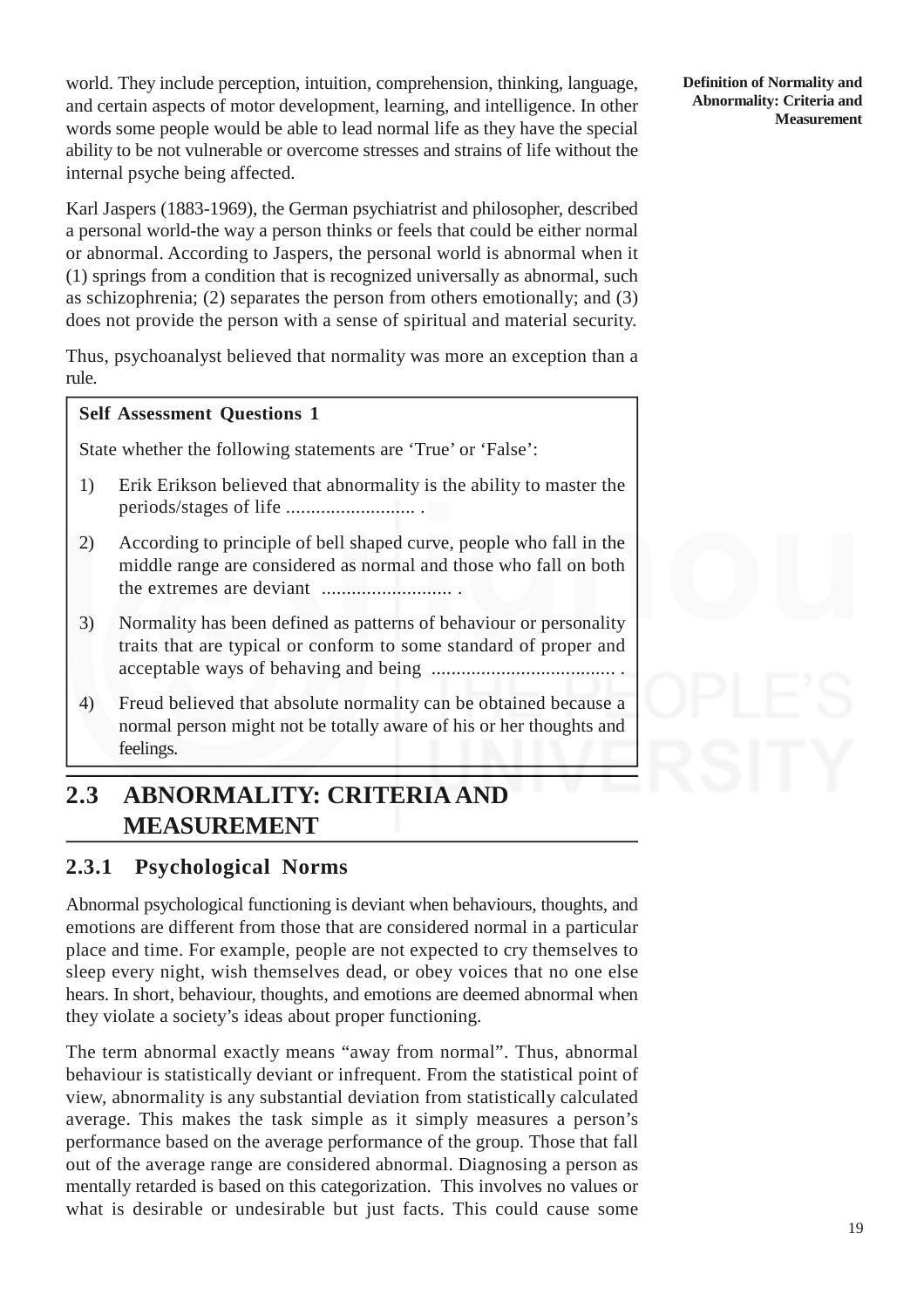misunderstanding as those who are above the normal range can be considered as deviant or needing psychological treatment. For example, these criteria do not help to distinguish between atypical behaviour which is desirable and acceptable, and behaviours which are undesirable and unacceptable.

#### **2.3.1.1 Social and Cultural Norms**

There are certain standards or norms are set for behaviours to be called as normal and those behaviours which deviate markedly from the norm are conceived as abnormal or atypical. Thus, the ideas of normality differ from one society to another and over time within the same society. Each society establishes norms. These norms can be explicit rules (clearly defined) and implicit (understood only indirectly) rules for proper conduct.

Judgments of abnormality vary from society to society. A society's norms grow from its particular culture—its history, values, institutions, habits, skills, technology, and arts. It should be clear to you by now that, each culture has its own rules telling what is right and what is wrong for acceptable behaviour. Attention to typical patterns of behaviour also promotes cultural sensitivity. Developing sensitivity towards culture is very important in order to understand any behaviour. Therefore, in order to categorise a behaviour of an individual to be normal , it is very necessary to consider the cultural context to which he/she belongs. This behaviour depends in parts, on the attitudes and behaviour patterns that are valued in the groups to which the person belongs. Understanding normal behaviour in relation to the customs, traditions and expectations of the sociocultural context helps in recognizing disturbed behaviour from that which may seem strange but adaptive in that particular culture. For example, a society that values competition and assertiveness may accept aggressive behaviour, whereas one that emphasizes cooperation and gentleness may consider aggressive behaviour unacceptable and even abnormal.

A society's values may also change over time, causing its views of what is psychologically abnormal to change as well. For example, some decades ago, homosexuality was considered as deviant and unacceptable, however, now it is accepted by the psychiatric community as normal (not deviant). American society, today to a large extent, accepts marriages between same-sex couples.

#### **2.3.1.2 Legal Norms**

A persons' behaviour is termed as 'crime', if he/she violates legal norms. Harmful behaviour towards oneself may fall out of the limits of legal norms. Legal norms may differ from culture to culture, or differ based on religious backgrounds.

#### **2.3.1.3 Specific Circumstances**

Judgments of abnormality depend on specific circumstances as well as on cultural norms. For example, if someone is extremely fearful of an impending danger and shows distress and is unable to function on a day to day basis, after experiencing a severe trauma, then it can be inferred that his or her reaction is a normal reaction to an abnormal situation. Many painful human experiences produce intense reactions.

#### **2.3.2 Distress**

Some people who function abnormally maintain a positive frame of mind. For example, if a person had a delusion of grandiosity, that is, if someone believed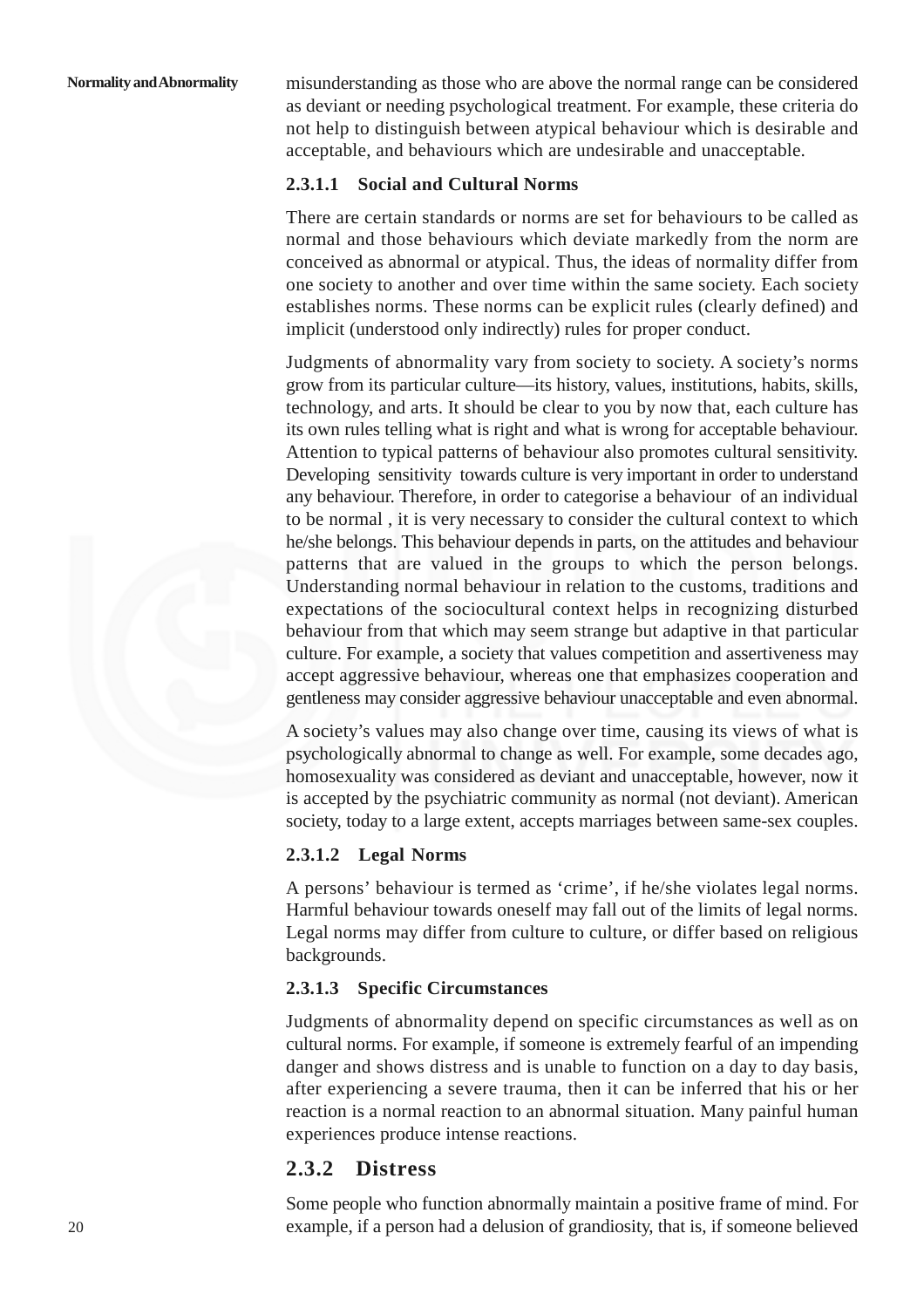that he has been bestowed with special powers, then the reported subjective feelings of the person will certainly not be one of distress. So, the question is then whether the criteria of distress for diagnosing abnormal behaviour are adequate. It should be considered as criteria only based on the overall observation of the behaviour.

## **2.3.3 Dysfunction**

Abnormal behaviour tends to be *dysfunctional;* that is, it interferes with daily functioning or normal routine. Mental illness upsets, distracts, or confuses people so much that they cannot care for themselves properly, participate in ordinary social interactions, or work productively. For example, someone has to quit his/her job, leave his/her family, and withdraw from the productive life he/she once led. This behaviour can be considered abnormal if the person has no other means of financial support.

However, the concept of 'functioning' is not clear, as some behaviors that can cause 'failure to function' are not seen as bad, i.e. firemen risking their lives to save people in a blazing fire or Mahatma Gandhi or his followers going on hunger strikes to procure social justice.

Then again, dysfunction alone does not necessarily indicate psychological abnormality. Mahatma Gandhi and his followers, for example, went on a fast or in other ways deprived themselves of things they needed as a means of protesting social injustice. Far from receiving a clinical label of some kind, they are widely viewed as admirable people—caring, sacrificing, even heroic.

## **2.3.4 Danger**

It is the ultimate or critical factor of psychological dysfunctioning. It is very essential to judge whether a behaviour is *dangerous* to self or others. Individuals whose behaviour is consistently careless, hostile, or confused may be placing themselves or those around them at risk. Although danger is often cited as a feature of abnormal psychological functioning, research suggests that it is actually the exception rather than the rule. Despite popular misconceptions, most people struggling with anxiety, depression, and even bizarre thinking pose no immediate danger to themselves or to anyone else.

# **2.4 THE ELUSIVE NATURE OF ABNORMALITY**

Till here, it must be clear to you that if you want to understand the concept of abnormality you need to consider the concerned social norms and values. Ultimately, each society selects general criteria for defining abnormality and then uses those criteria to judge particular cases. Noting society's role in this process, one clinical theorist, Thomas Szasz (2000, 1997, 1970), argues that the whole concept of mental illness is invalid, a myth of sorts. According to Szasz, the deviations that society calls abnormal are simply "problems in living," not signs of something wrong within the person. Societies invent the concept of mental illness so that they can better control or change people whose unusual patterns of functioning upset or threaten the social order.

Even if we assume that psychological abnormality is a valid concept and that it can indeed be defined, we may be unable to apply our definition consistently. If a behaviour (e.g. excessive use of alcohol among college students) is familiar

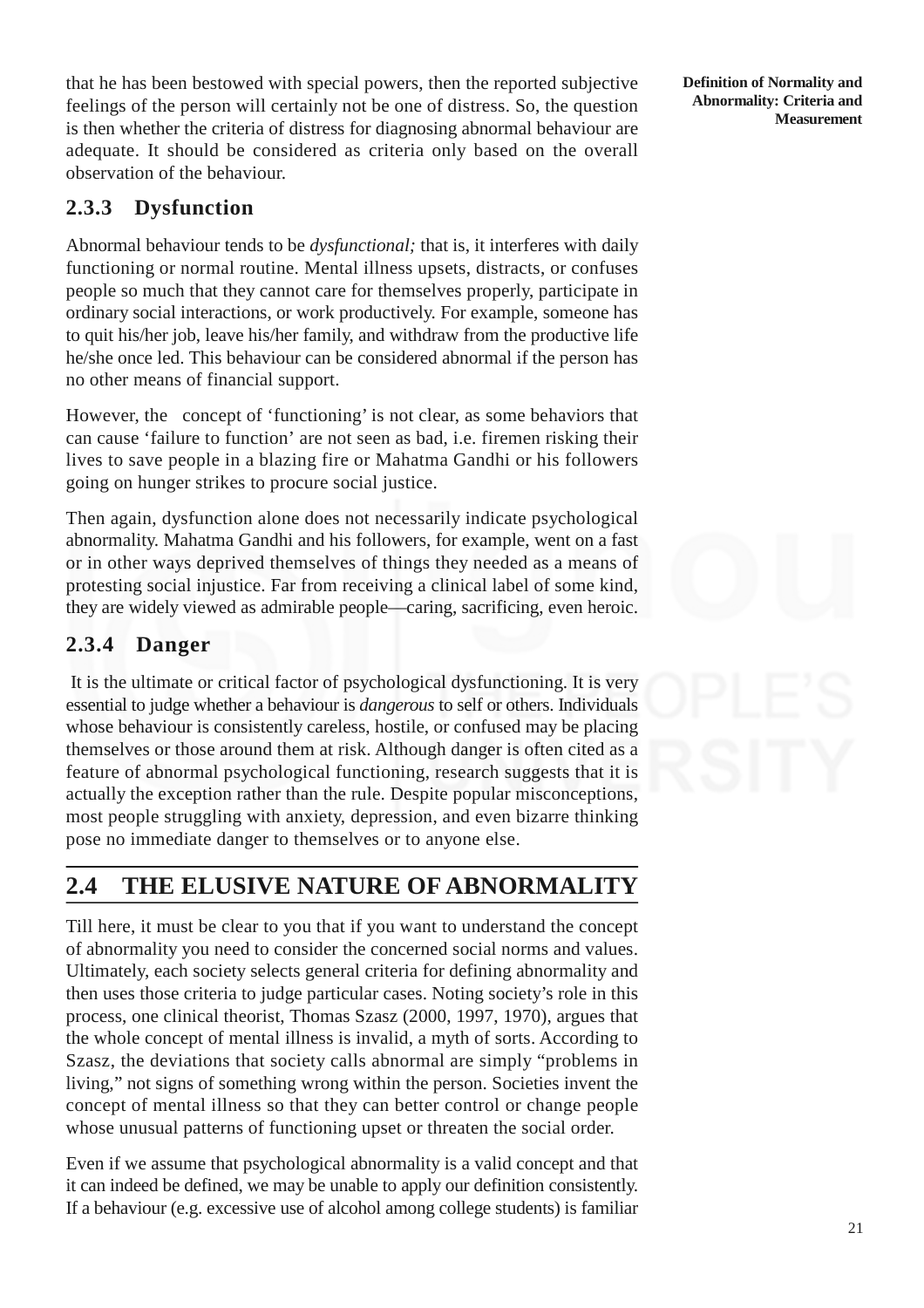enough, the society may fail to recognize that it is deviant, distressful, dysfunctional, and dangerous. Many college students may be so dependent on alcohol that it interferes with their personal and academic lives, causes them great discomfort, jeopardizes their health, and often endangers them and the people around them. Yet their problem often goes unnoticed, certainly undiagnosed, by college administrators, other students, and health professionals. Alcohol is so much a part of the college subculture that it is easy to overlook drinking behaviour that has become abnormal. Conversely, a society may have trouble distinguishing between an abnormality that requires intervention and an *eccentricity,* or marked individuality, with which others have no right to interfere. From time to time we see or hear about people who behave in ways we consider strange, such as a man who lives alone with two dozen cats and rarely talks to other people. The behaviour of such people is deviant, and it may well be distressful and dysfunctional, yet many professionals think of it as eccentric rather than abnormal.

In short, while we may agree to define psychological abnormalities as patterns of functioning that are deviant, distressful, dysfunctional, and sometimes dangerous, we should be aware that these criteria are often vague and subjective.

Even functioning that is considered unusual does not necessarily qualify as abnormal. According to many clinical theorists, behaviour, ideas, or emotions usually have to cause *distress* before they can be labelled abnormal. This criterion takes into account the people's subjective feelings of content. If people are content with their lives, then they are considered to be mentally healthy and they are of no concern to the mental health establishment. If they are distressed with their thoughts or behaviour then they require treatment. This approach considers people as the judge of their own normality rather than subjecting them to the judgment of society or diagnostician. The problem with this criterion is that it gives no standards to judge or evaluate behaviour. Therefore, the most important criterion for assessing abnormality is how the behaviour affects the well-being of the individual or the social group. If the individual is not able to meet the day to day demands of his/her life then the pattern is considered as abnormal. The maladaptiveness standard concentrates on the practical matter of getting through life successfully. Researches show that the standard of maladaptiveness focuses on behaviour related to life circumstances and it can accommodate many different styles of living.

It is apparent that all the above criteria have limitation for diagnosing abnormal behaviour. It is either based on facts or values.

#### **Self Assessment Questions 2**

Answer the following questions in a single sentence:

- 1) How can you say that abnormal function tends to be dysfunctional?
	- ..........................................................................................................
- 2) How can you say that 'danger' is a feature of abnormal psychological functioning?

..........................................................................................................

3) How can you conclude that a persons' behaviour was a 'crime'?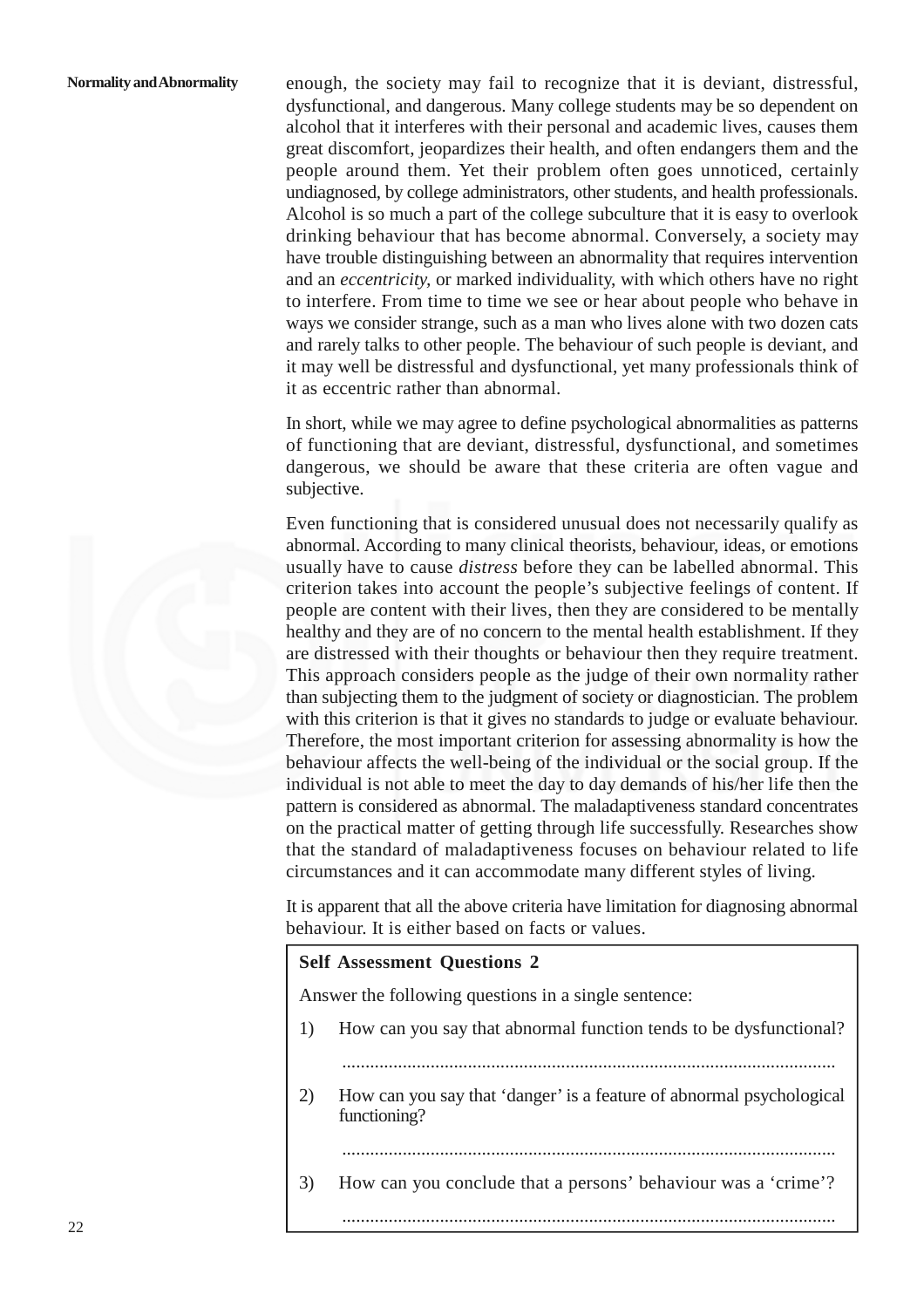# **2.5 A COMBINED STANDARD**

Despite the differences and confusion in explaining the concept of mental illness, most societies have framed a set of categories. The Diagnostic and Statistical Manual of Mental Disorders of the American Psychiatric Association's and the mental disorders chapter of World Health Organization's International Classification of Diseases efforts at identifying mental disorders rest on a combined standard of facts and values.

Maher and Maher (1985) gave four basic categories of abnormal behaviour:

- Behaviour that is harmful to the self or that is harmful to others without serving the interests of self.
- Poor reality contact.
- Emotional reactions inappropriate to the person's situation.
- Erratic behaviour- which refers to sudden shifts in behaviour shown.

# **2.6 PROBLEMS IN CHARACTERIZING ABNORMAL BEHAVIOUR**

Although there are clear criteria for defining abnormality, yet the diagnosing of abnormal conditions still challenging. An example to support this was the experiment conducted by American psychologist David L. Rosenhan in 1973, which was published under the title 'On being sane in insane places' in the journal *Science*, and stirred up a lot of reactions and criticisms among the psychiatric community. It was a two-part experiment exploring the consistency and validity of traditional methods of psychiatric diagnoses. For the first experiment, Rosenhan arranged a group of 8 normal individuals called 'pseudopatients' who were known to have no psychological or psychiatric pathology. They included a psychology graduate student, three psychologists, a paediatrician, a psychiatrist, a painter and a housewife. Three of them were women and five of them men. Rosenhan was one among them. These pseudopatients appeared at 12 different psychiatric hospitals (11 university or state hospitals and 1 private hospital), reporting a false complaint of repeatedly hearing something such as "thud", or "hollow" or "empty" and gaining secret admission. They used pseudonyms (false names) to feign their real identity. However, other than this fabricated complaint of auditory hallucination, they reported no other problems and behaved completely normal, i.e., as they would usually behave. Rosenhan conducted this experiment to see if psychiatrists could correctly identify the pseudopatients with one fabricated symptom, as sane.

To everyone's embarrassment, all these patients were diagnosed with schizophrenia, except the one who appeared at the private institution who was diagnosed with manic-depressive psychosis. All of them were admitted into inpatient wards, with stay ranging between 7 and 52 days and averaging at 19 days. As instructed and planned prior to the study, these pseudopatients stopped complaining of the initial complaint soon after admission. They observed the condition and happenings inside the psychiatric hospitals keenly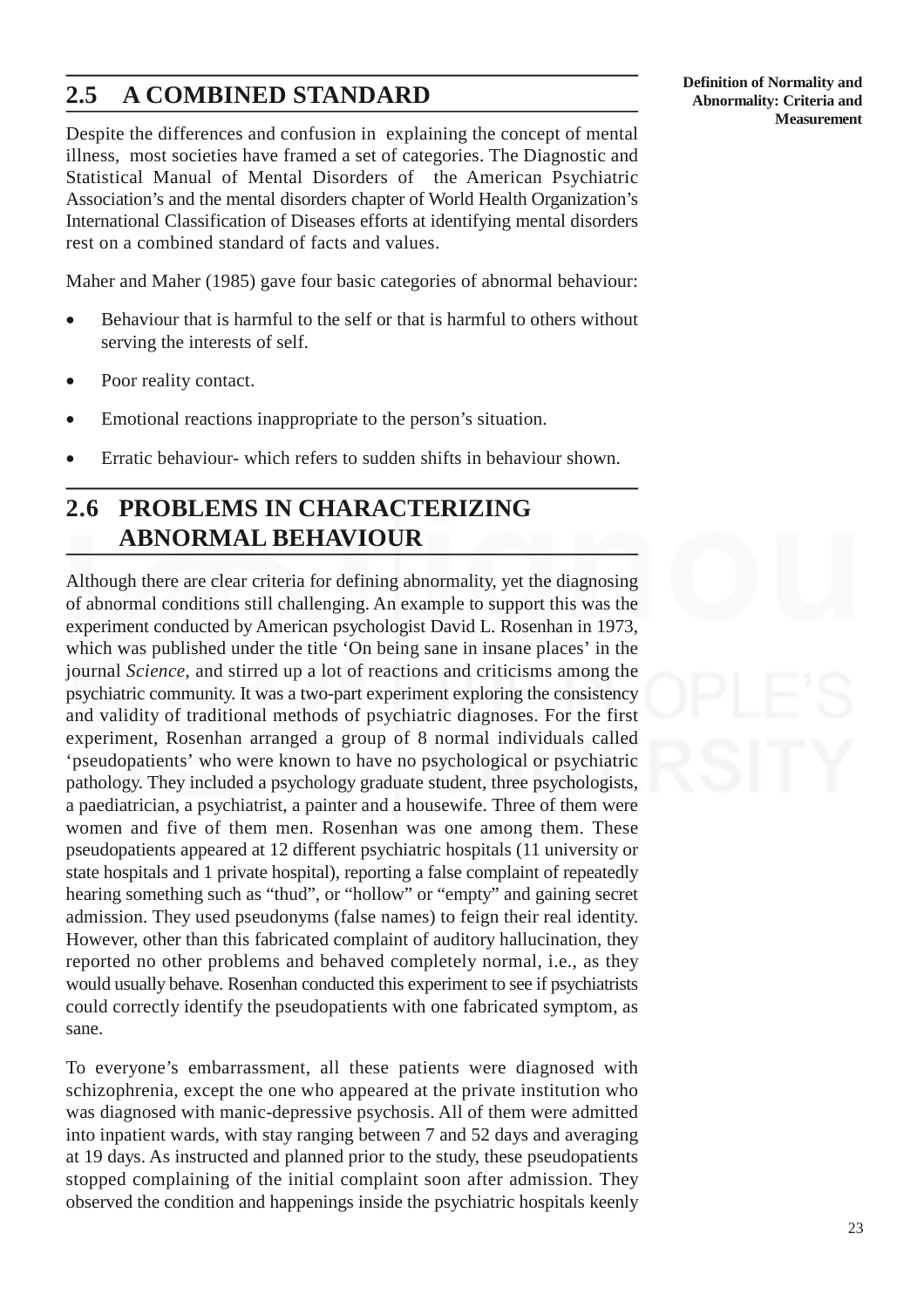and took notes diligently. Initially, their note-taking was secretive and discrete, but as soon they realized that no one else was paying attention, they started taking notes openly. They were cooperative, friendly, and pleasant, and were also recorded in the hospital records as being so. Despite all this, none of them were identified as sane during the hospital stay. They were prescribed psychotropic drugs, which they reportedly discarded without the knowledge of the hospital staff. They were released with a discharge diagnosis of 'schizophrenia in remission', after they admitted to being insane but feeling improvement. Some of the results of Rosenhan's experiment came to be known to the staff of a certain teaching psychiatric hospital, which claimed that such errors would not happen at their institution. This claim formed the basis for the second part of the experiment. Rosenhan made an arrangement with this hospital, letting them know that he would send one or more pseudopatients (i.e., sane individuals) to their hospital in the next three month period to gain secret admission. Each staff (including attendants, nurses, psychiatrists, physicians, and psychologists) were asked to rate each patient presenting for admission based on their suspicion of being a pseudopatient and thereby identify the impostors. During the three month period, 193 patients were judged and of these, 41 patients  $(\sim 21\%)$  were identified as pseudopatients by at least one staff member, while 23 patients  $(-12\%)$  were identified as pseudopatients by at least one psychiatrist. Nineteen patients  $(20\%)$  were identified as pseudopatients by one psychiatrist and one other staff member. The results of this second part of the experiment were more embarrassing than the first – Rosenhan reported that he had sent no pseudopatients to this hospital during that period.

From both these experiments, it can be suggested that traditional methods of diagnosis of mental illness were incapable of identifying, at least uniformly and consistently, even within one nation and one culture, sanity from insanity, and abnormality from normality. In the first experiment, psychiatrists committed a false positive diagnosis of a sane person as insane, i.e., what statisticians would call a Type 2 error. That is to say, the psychiatrists assumed disease even in a healthy individual, rather than missing a serious diagnosis such as schizophrenia. This is understandable, given the style of training during medical education where assuming illness in a healthy person (in order to give the benefit of doubt and empiric beneficial treatment) is taught to be more acceptable than missing a diagnosis of a potentially serious illness. In the second part of the experiment, when the staff were consciously alerted of the possibility of faking insanity, they tended to make numerous false negative diagnoses, i.e., Type 1 errors. Thus, Studies show that Rosenhan concluded that due to a significant rate of Type 1 and Type 2 errors, the contemporary diagnostic method for mental illness was unreliable.

## **2.7 CAUSES OF ABNORMALITY**

Besides the above facts, there are certain causal factors that causes or leads to abnormality, like:

### **2.7.1 Biological Factors**

Studies shows that certain kinds of mental illnesses are related to an abnormal balance of special chemicals in the brain called *neurotransmitters*.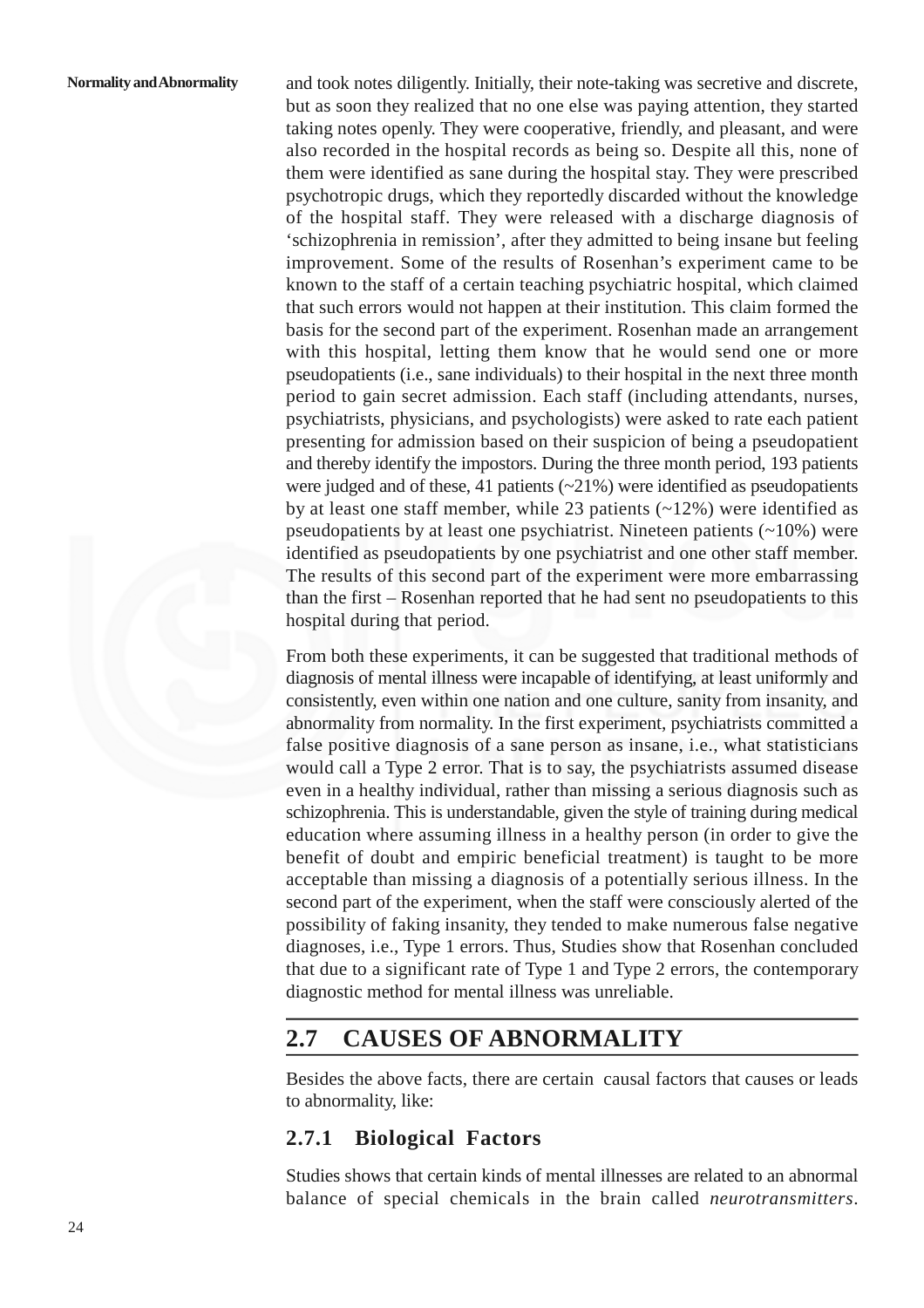Neurotransmitters help nerve cells in the brain to communicate with each other. If these chemicals are out of balance or are not working properly, messages may not be conveyed through the brain correctly, leading to symptoms of mental illness. Other biological factors such as defects in or injury to certain areas of the brain have also been linked to some mental conditions.

Biological factors that may be involved in the development of mental illness include:

- **Genetics (heredity)**: Many mental illnesses run in families, suggesting that people who have a family member with a mental illness are more likely to develop such illness themselves. Mental illness itself occurs from the interaction of multiple genes and other factors for example, stress, abuse, or a traumatic event that can influence, or trigger, an illness in a person who has an inherited susceptibility to it.
- **Infections**: Certain infections have been linked to brain damage and the development of mental illness or the worsening of the symptoms.
- **Brain defects or injury**: Defects in or injury to certain areas of the brain has also been linked to some mental illnesses.
- **Prenatal damage:** Some evidence suggests that a disruption of early foetal brain development or trauma that occurs at the time of birth; for example, loss of oxygen to the brain may be a factor in the development of certain conditions, such as Autism.

### **2.7.2 Substance Abuse**

Long-term alcohol or substance abuse, in particular, has been linked to anxiety, depression, and paranoia.

### **2.7.3 Psychological Factors**

The psychological factors involved in the development of mental disorders include severe psychological trauma experienced since childhood, such as emotional, physical, or sexual abuse**,** an important early loss, such as the loss of a parent**,** neglect, and poor ability to relate to others.

### **2.7.4 Environmental Factors**

Certain stressors can trigger an illness in a person who is susceptible to mental illness. These stressors include: death or divorce, a dysfunctional family life, feelings of inadequacy, low self-esteem, anger, or loneliness, changing jobs or schools, social or cultural expectations, and substance abuse by the person or the person's parents.

The paradigm of biopsychosocial model incorporates biological, psychological and social factors (already discussed in the previous block). This model attempts to understand mental disorders from the perspective that it can arise from multiple sources and that no single accepted or consistent cause has been established.

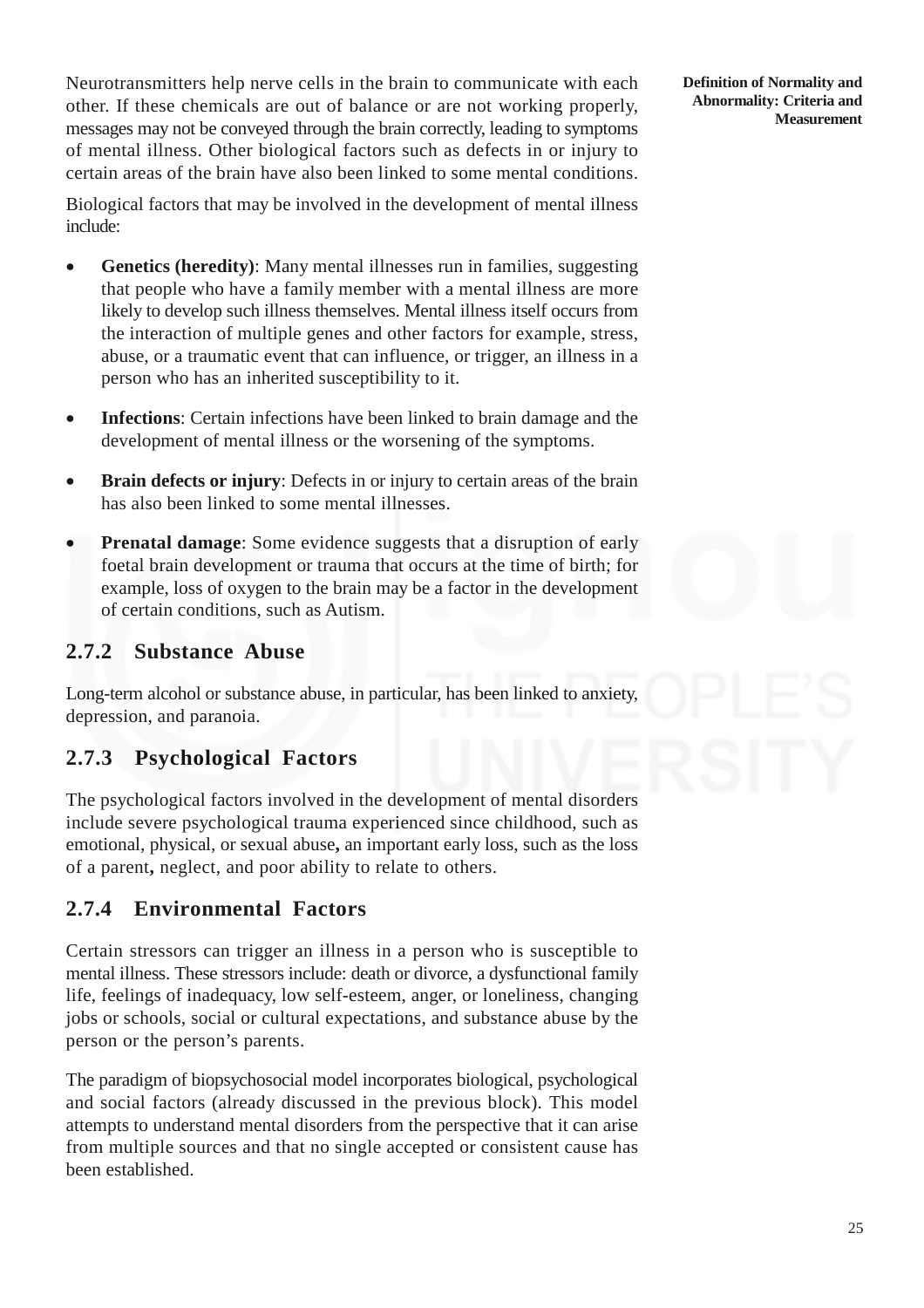#### **Self Assessment Questions 3**

Fill in the blanks:

- 1) Neurotransmitters help .................................... in the brain to communicate with each other.
- 2) People who have a family member with a mental illness are .................. ............................... to develop such illness themselves.
- 3) ...................................... itself occurs from the interaction of multiple genes and other factors for example, stress, abuse, or a traumatic event.
- 4) The psychological factors involved in the development of mental disorders include severe psychological trauma experienced since

## **2.8 LET US SUM UP**

...................... .

We started up with a discussion towards understanding the concept of normality. You were also explained about the various criteria, measurement and aetiology (causes) of abnormality. It can be summed up from the above discussions that, the abnormal functioning is generally considered to be deviant, distressful, dysfunctional, and dangerous. While assessing any behaviour, it is important to consider the context in which it occurs. Further, the concept of abnormality depends on the norms and values of the society in question. A variety of perspectives and professionals have come to operate in the field of abnormal psychology, and many well-trained clinical researcher*s* now investigate the field's theories and treatments.

# **2.9 UNIT END QUESTIONS**

- 1) Define normality?
- 2) Describe ways to distinguish between normal and abnormal behaviour?
- 3.) What are major criteria for assessing normal behaviour?
- 4) What are the traits that a normal person usually possesses?
- 5) What are the major criteria for assessing mental illness?
- 6) What are basic causes of abnormal behaviour?

# **2.10 ANSWERS TO SELF ASSESSMENT QUESTIONS**

#### **Self Assessment Questions 1**

- 1) False
- 2) True
- 3) True
- 4) False